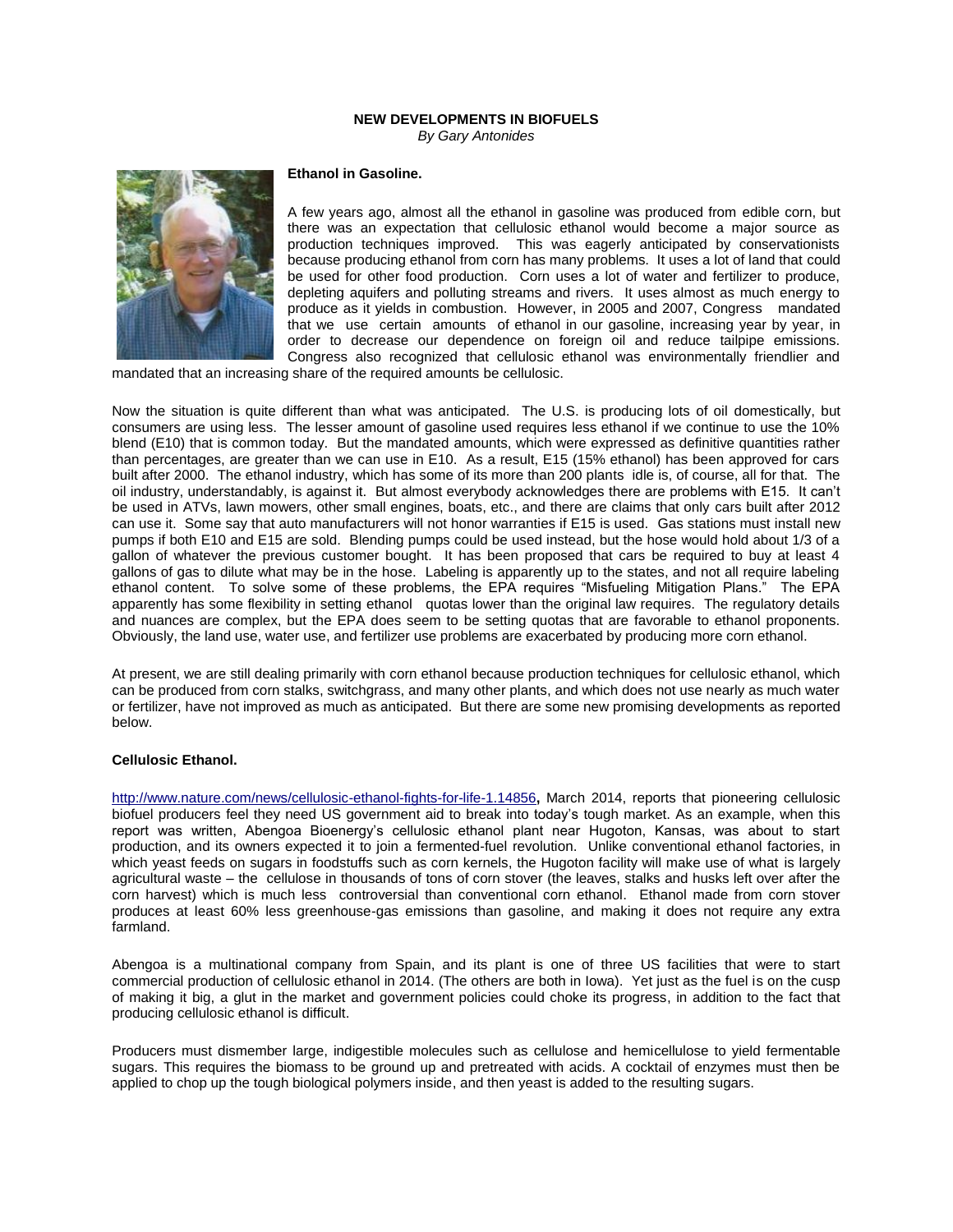Corn ethanol is now slightly cheaper than gasoline, but cellulosic ethanol is more expensive than both. A cellulosicethanol plant's capital costs are roughly twice those of a corn-ethanol plant. Unable to undercut its rivals, cellulosic ethanol will be heavily dependent on the Renewable Fuel Standard (RFS). Yet the problems with cellulosic and its delayed production has prompted the EPA to reduce the amount of cellulosic ethanol that refiners are required to blend into their gasoline. The RFS plan for 2014 originally called for 100 times what the EPA eventually proposed. Groups working on renewable fuel say that producers will easily make more than that once they get going, and the expensive excess ethanol might have to be sold at a loss on the open market, potentially crippling the fledgling cellulosic industry.

Cellulosic ethanol could get cheaper with more efficient stover harvesting, beefier enzymes and cheaper pretreatments. The industry has already cut costs from as much as \$9 per gallon five or six years ago to close to \$2 today, says Thomas Foust, director of the National Bioenergy Center, part of the National Renewable Energy Laboratory in Golden, Colorado.

In 2014, there were 6 cellulosic ethanol plants in North America, designed to produce 30 to 114 million liters each:

### **Biological Process**

| Location         | Product | Feedstock                    |
|------------------|---------|------------------------------|
| Emmetsburg, Iowa | Ethanol | <b>Corn Stover</b>           |
| Nevada, Iowa     | Ethanol | <b>Agricultural Residues</b> |
| Hugoton, Kansas  | Ethanol | Corn stover/Ag Residues      |

### **Thermochemical Process**

| Location            | Product    | Feedstock                    |  |
|---------------------|------------|------------------------------|--|
| Edmonton, Alberta   | Methanol   | <b>Municipal Solid Waste</b> |  |
| Columbus, Miss.     | Gas/Diesel | <b>Woody Biomass</b>         |  |
| Vero Beach, Florida | Ethanol    | Ag/Municipal Solid Waste     |  |

# **Thermochemical Processes**



The costs mentioned above apply to the "Biological" process in the above list. But some see more promise in a different approach to breaking up cellulose, the "Thermochemical" process mentioned in the above list. This process is a brute-force combination of temperature, pressure and chemistry. It can produce either a crude bio-oil (by means of pyrolysis) or a stream of carbon monoxide and hydrogen known as syngas (by means of gasification). After further treatment and refining with the help of chemical catalysts, both can be turned into hydrocarbons such as gasoline, diesel and jet fuel. Crucially, these can replace normal fuels with no adjustments to engines, and don't contribute to the oversupply of ethanol.

Thermochemical processes can also use lower-quality feedstocks, anything from wood chips to municipal solid waste. For example, the plant in Edmonton will be able to transform syngas into methanol, then methanol into ethanol, and it will hopefully be cheaper than corn ethanol. This is mostly because the feedstock is cheap, if they are not actually paid to take it. If there's too much ethanol on the market, producing syngas also gives the company a lot of flexibility. If there are changes to policy mandates or to the market, the system could be switched to making hydrocarbon fuels or higher-value chemical products.

Research funding is shifting to thermochemical methods. In 2013, an energy-department project to supply the US Navy with advanced biofuels provided funding for four facilities that will all use thermochemical methods to make drop-in fuels. Thermochemical processes are also used in the first two commercial cellulosic plants in the United States, in Columbus, Mississippi and near Vero Beach, Florida.

In spite of these advantages, the biological approach may still be able to compete by using ever-cheaper feedstocks, and a new generation of enzymes that can turn municipal waste into ethanol. A pilot plant in Spain was built to demonstrate this approach, which may be eventually be used in the US.

In [http://www.nature.com/news/renewable-energy-biofuels-heat-up-1.15074,](http://www.nature.com/news/renewable-energy-biofuels-heat-up-1.15074) April 2014, Kim Krieger describes some of the specifics of this new generation of thermochemical plants. After biomass is heated to 900 °C, it gives off hydrogen and carbon monoxide (gasification). These gases can be turned into liquid fuels by Fischer–Tropsch reactors, such as the one in the figure, which was built by Velocys in Plain City, Ohio.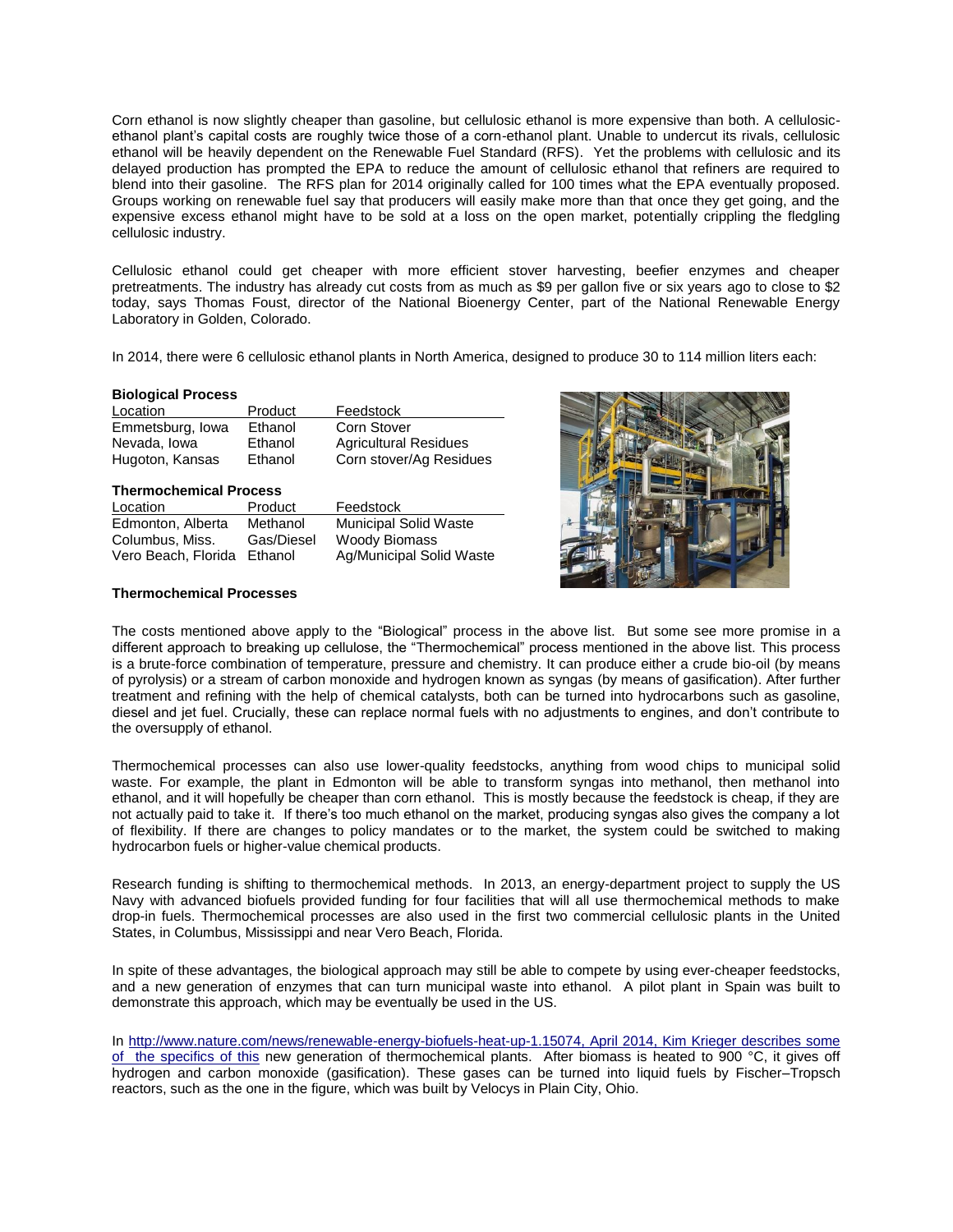One of the efforts (unfortunately unsuccessful) to use the thermochemical process was in London. By the end of 2015, all British Airways flights out of London City Airport were to be fueled by the rubbish discarded by the city's residents. The rubbish was to be processed at a biofuels plant to be constructed on the eastern side of the city. Each year it was to turn some 500,000 tons of the city's waste into 60,000 tons of jet fuel, a similar quantity of diesel fuel and 40 megawatts of power. This level of output would hardly be noticed at conventional petroleum refineries, which typically generate as much product in a week, but gathering enough biomass to run a petroleum-scale refinery is impractical. For this reason, many new biofuel reactors that take agricultural or other waste are small. The idea is that they can cut transportation costs by locating the reactors close to the feedstock. But it was reported in Sept. 2015 that the company contracted for this went bankrupt.

Thermochemical process proponents argue that novel catalytic techniques and compact designs will make these second-generation biofuel plants not just environmentally friendly, but also profitable enough to compete with petroleum-based fuels without subsidies. Commercial units have begun to spring up from Finland to Mississippi to Alaska. If these second-generation plants do succeed, they will have an advantage over their predecessors in that they create fuels in a low-carbon way that suits existing vehicles. Although fuel prices are low now, several years of historically high oil prices has spurred vigorous research into thermochemical reactors.

## **Gasification.**

The most common thermochemical approach is gasification, in which carbon-rich materials such as coal, wood chips or municipal waste are heated to high temperatures (>700 C) in a controlled environment to produce synthesis gas or 'syngas', a mixture of mainly hydrogen and carbon monoxide. Usually, a limited amount of oxygen or steam is injected into the reaction chamber. The key is that combustion does not occur.

Some gasifier units vaporize the waste with jets of ionized plasma that heat the material to some 3,500 °C. Such torches are more energy intensive than other methods of gasification, but the plasma torches are better for municipal waste, whose contents can vary markedly, because the composition of the syngas can be kept consistent by adjusting the temperature of the torches. Consistency is important for optimizing the second step of the process, in which the syngas is sent into a chemical reactor where it undergoes the Fischer–Tropsch reaction, which fuses hydrogen and carbon monoxide into long-chain hydrocarbons.

The BioMax gasifier, developed by the Community Power Corporation in Englewood, Colorado, is small enough that four can fit into a standard shipping container, and can run on almost any kind of shredded biomass, from food scraps to cardboard to wood chips. The resulting syngas can then be used in place of natural gas for heating, cooling or electricity generation. A typical unit generates about 150 kilowatts, enough to power between 25 and 50 homes. And in the near future, BioMax units should be able to plug in a Fischer–Tropsch reactor and produce biodiesel as well. They hope to sell the units throughout Alaska and northern Canada, where electricity and transportation fuels are expensive.

Among the strongest selling points of the two-step gasification approach to biofuels is the fact that almost all the syngas gets turned into hydrocarbons of the kind that produce fuels that burn cleanly and completely. But that advantage has not kept researchers from exploring a single-step alternative. In the pyrolysis approach, the biomass is heated in the absence of oxygen to some 500  $^{\circ}$ C and converted into organic liquids directly. These liquids can then be refined into fuels using standard technology. Several companies are already testing the commercial viability of the technology. For example, Ensyn Technologies in Ottawa is marketing units which they would install next to lumber mills, where each one would be capable of turning waste wood into some 76 million liters of pyrolysis oil a year. That would be enough to warm 31,000 homes or to fuel about 35,000 automobiles. Green Fuel Nordic, from Finland, is planning to install at least one such unit in a Finnish town where it will process waste from the country's forestry industry.

The financial viability of any of the second-generation biofuel technologies is still an open question. For example, one of the world's most advanced pyrolysis biorefineries in Columbus, Mississippi. demonstrated its technical viability by producing some 3.5 million liters of gasoline and diesel fuel from wood waste in 2013. This is about as much as a conventional petroleum refinery produces in a day. Unfortunately, they expected to run out of operating funds last August.

<https://www.wm.com/about/press-room/2010/20100303-energy-solutions-announces-plasma-gasification.jsp> reports on a recent breakthrough in the gasification process. While this process has historically resulted in low yields, the